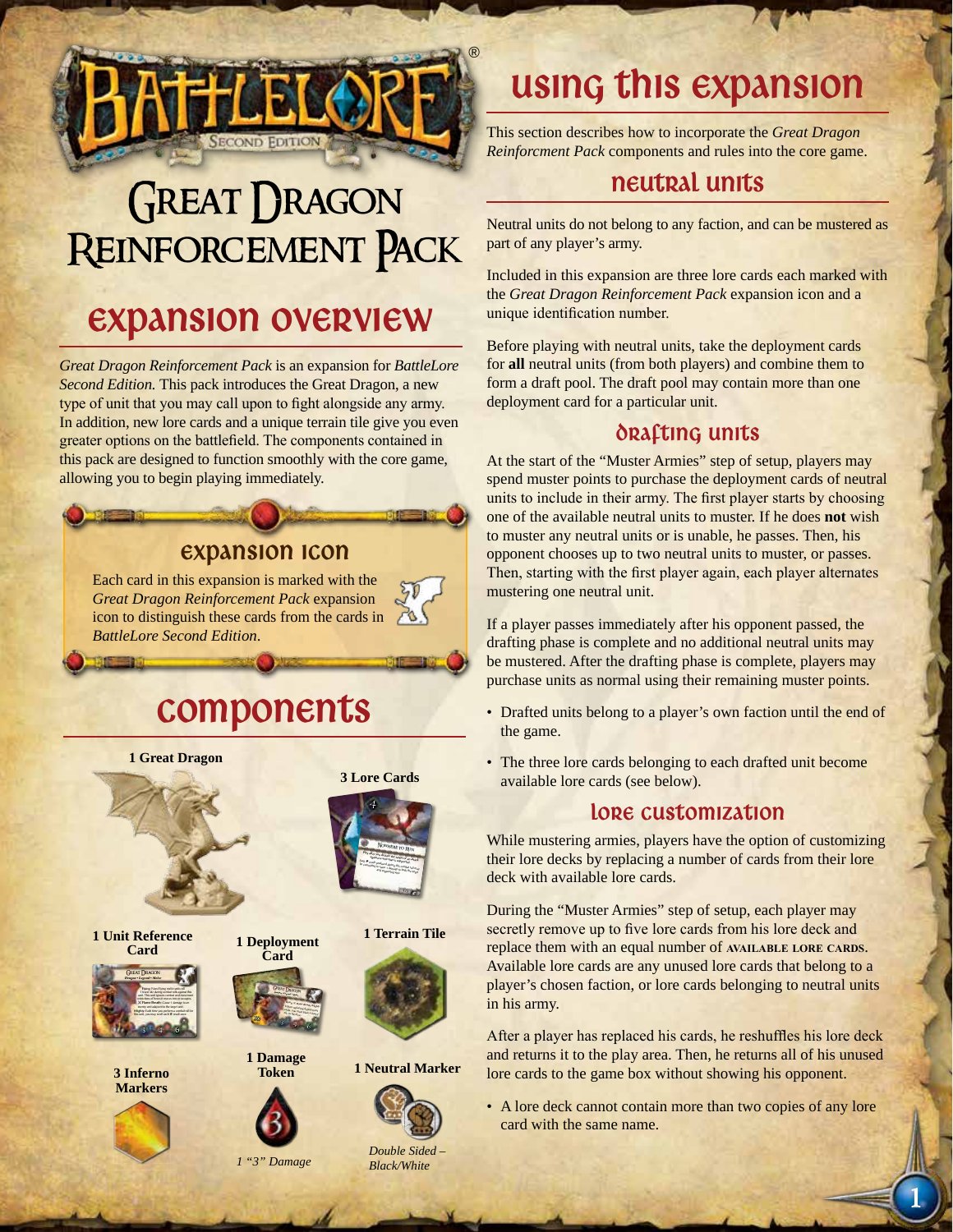### Golden Rules

This rulesheet overrides and expands on the rules information found in the core rulebook and reference book. If something in this rulesheet contradicts the core game rulebook or reference book, this expansion rulesheet takes precedence.

However, if the rules text of a card or other game component contradicts the text of the core rulebook, reference book, or this rulesheet, the rules of the card or component take precedence.

### new terrain

The *Great Dragon Reinforcement Pack* expansion adds a new terrain type that alters the landscape of the battlefield. Fierce protectors of their treasure, Great Dragons can immediately return to hoard hexes when ordered.

### Hoard hexes (terrain)

After a player's Order Step, an ordered Great Dragon unit may return to any unoccupied hoard hex on the active player's half of the game board. If it does, that Great Dragon unit cannot move or attack during the turn.



- If, at the start of his turn, a player's unit occupies a hoard hex on his opponent's half of the game board, he removes the hoard hex from the game board and gains 3 VP.
- After replacing deployment cards, starting with the first player, players must place a hoard tile in each clear hex occupied by a Great Dragon unit. If a Great Dragon unit occupies a clear hex in the center row, a hoard tile cannot be placed. If the Great Dragon unit occupies a non-clear hex, the hoard tile cannot be placed.
- When a unit moves into a hoard hex, it must immediately end its movement. That unit may move again later during the turn using a unit ability or another effect, such as advance.
- A unit that retreats into a hoard hex cannot retreat further during combat; any additional retreats cause damage to the unit. The unit may retreat out of the hoard hex if forced to retreat during a different combat later during the turn.

## new markers

This section describes the rules for the new markers included in this expansion and their effects.

#### neutral Markers

If both players are using neutral units, neutral markers are used to distinguish the player to which each neutral unit belongs.



After deploying armies and placing units, the first player places a neutral marker with the white side up in each hex occupied by his friendly neutral units. Then, his opponent follows the same process for each of his neutral units, using the black side of the neutral marker.

When a neutral unit moves, move the neutral marker with that unit. When a neutral unit is eliminated, remove the neutral marker from the game board.

### Inferno markers

Inferno markers are used by the Firestorm lore card. When a non-Flying unit moves into a hex containing an inferno marker, that unit must immediately end its movement and suffer 1 damage. The inferno marker is then removed from the game board.



• A unit that retreats into a hex containing an inferno marker cannot retreat further during combat; any additional retreats cause damage to the unit. The unit may retreat out of the hex if forced to retreat during a different combat later during the turn.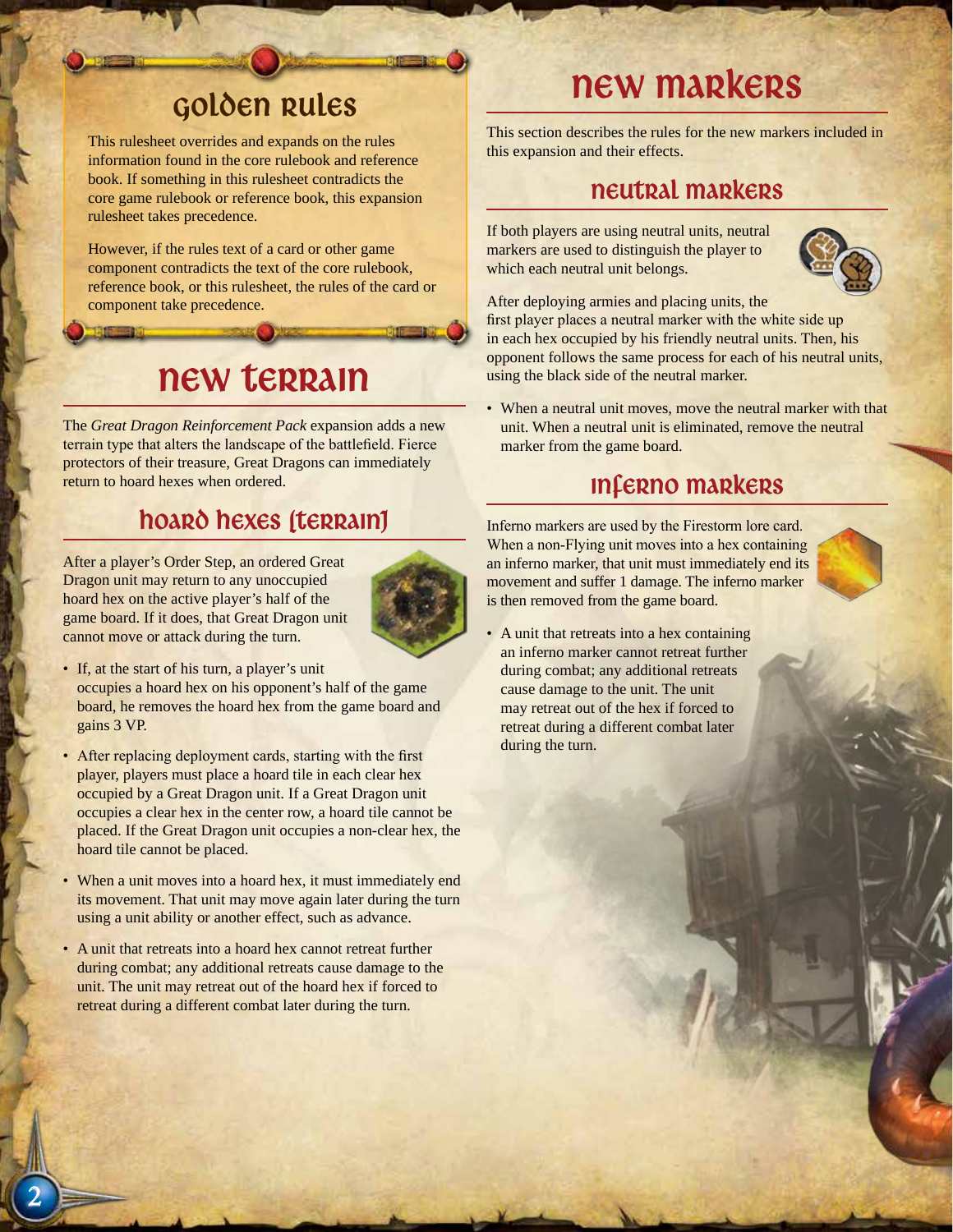## Rules Clarifications

This section provides additional details to the new rules introduced in this expansion.

### Flying (unit ability)

These rules are in addition to the rules for Flying found in the core game, and apply to all units with the Flying ability.

- Non-Flying refers to any unit that does not have the Flying ability.
- A unit with the Flying ability performing a melee attack does not roll one fewer die when performing combat rolls against a unit with the Flying ability.



## Pre-Built Scenarios

Included in this expansion is a pre-built scenario found on page 4 of this rulesheet. Instead of using scenario cards, players may choose to play a pre-built scenario. The rules for using pre-built scenarios are found below.

#### Setting up a pre-built scenario

To set up a pre-built scenario, players follow the "Complete Setup" section beginning on page 14 of the core rulebook. However, instead of resolving the "Draw, Reveal, and Resolve Scenario Cards" step during setup, players set up the board and the units as depicted on the scenario map provided, following any additional setup instructions found in the "Setup" section of the scenario.

Pre-built scenarios contain an image of the entire game board, depicting the location of various terrain tiles, terrain tokens, banner markers, and preset units represented by the unit's icon. Additionally, a pre-built scenario may contain a number of hexes shaded in various colors. These shaded hexes often represent a faction's deployment hexes for that scenario, but alternate uses may be described in the "Setup" section of the scenario.

Players cannot muster command tents when playing pre-built scenarios.

### Playing a pre-built scenario

Pre-built scenarios are played using the same phases and steps as a normal game. Some pre-built scenarios have a "Special Rules" section that contains rules information which may vary from the normal rules. If something in the "Special Rules" section contradicts the normal rules, the special rules take precedence. Unless specifically noted, special rules apply to both factions.

#### Winning a pre-built Scenario

The "Objective" section in a scenario's instructions describes how each player can achieve victory.

Alternatively, a player wins a pre-built scenario if all of his opponent's units have been eliminated. This happens immediately, regardless of the number of victory points each player has.